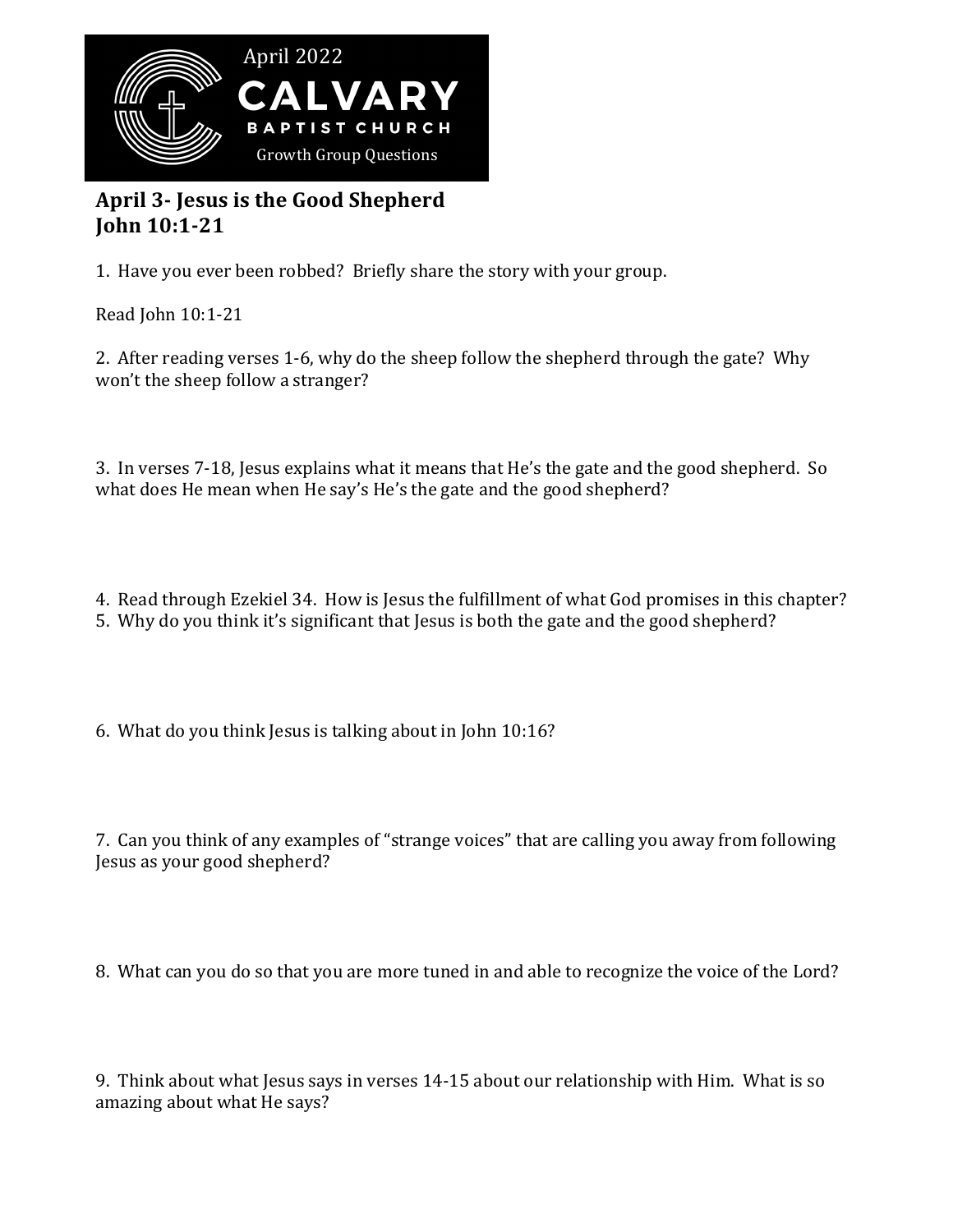## **April 10- Jesus is King John 12:12-26**

1. What was your favorite childhood Easter memory?

Read John 12:12-26

2. Why did the people carry palm branches and why did Jesus enter Jerusalem on a young donkey? 

3. What does this tell us about Jesus' motives?

4. Look at the greeting the people shouted to Jesus as He approached Jerusalem. What were they confessing about Jesus with these words?

5. What did the disciples fail to understand at first when Jesus entered the city? When and how did they realize what was happening? (John  $14:25-27$ ,  $16:12-15$ )

6. Some Greeks visiting Jerusalem wanted to see Jesus. What was Jesus trying to teach them in response to their request?

7. What is the significance of the Greeks arriving to meet Jesus?

8. What are the similarities between the grain of wheat and our lives? What are the implications?